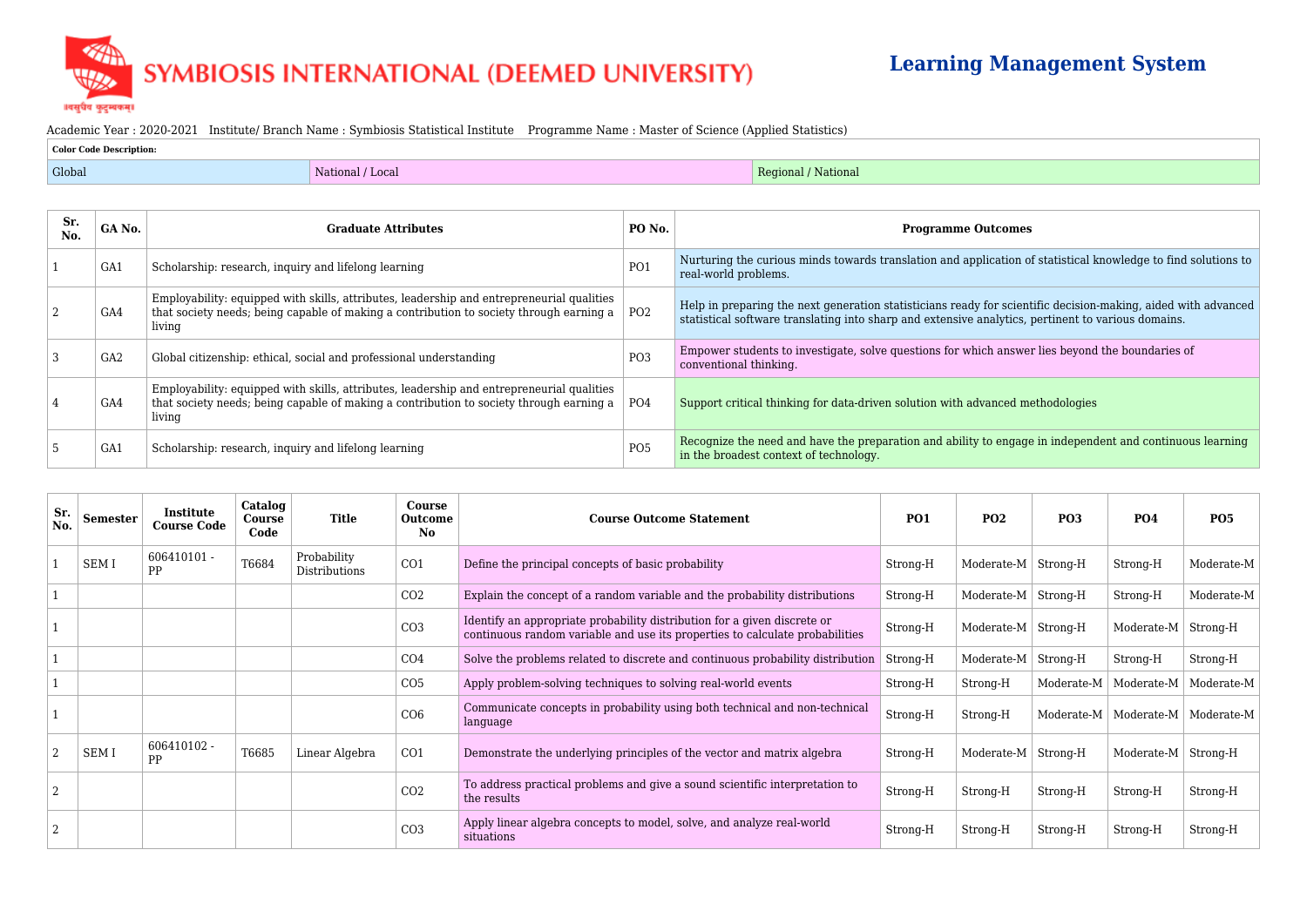| <b>Sr</b><br>No. | <b>Semester</b> | Institute<br><b>Course Code</b> | Catalog<br>Course<br>Code | <b>Title</b>             | Course<br><b>Outcome</b><br><b>No</b> | <b>Course Outcome Statement</b>                                                                                                                            | <b>PO1</b>     | <b>PO2</b>                         | <b>PO3</b>                                      | <b>PO4</b>                         | <b>PO5</b> |
|------------------|-----------------|---------------------------------|---------------------------|--------------------------|---------------------------------------|------------------------------------------------------------------------------------------------------------------------------------------------------------|----------------|------------------------------------|-------------------------------------------------|------------------------------------|------------|
| $\overline{2}$   |                 |                                 |                           |                          | CO <sub>4</sub>                       | Solve unseen mathematical problems involving an understanding of the<br>concepts and applications of linear algebra                                        | Strong-H       | Strong-H                           | Strong-H                                        | Strong-H                           | Strong-H   |
| $\overline{2}$   |                 |                                 |                           |                          | CO <sub>5</sub>                       | Evaluate mathematical expressions to compute quantities that deal with<br>linear systems and eigenvalue problems                                           | Strong-H       | Strong-H                           | Strong-H                                        | Strong-H                           | Strong-H   |
| $\overline{2}$   |                 |                                 |                           |                          | CO6                                   | A solid base of understanding in elementary linear algebra as required for<br>further course                                                               | Strong-H       | Moderate-M                         | Strong-H                                        | Strong-H                           | Strong-H   |
|                  | <b>SEMI</b>     | $606410103 -$<br>PP             | T6686                     | Mathematical<br>Analysis | CO1                                   | Describe the fundamental properties of the real numbers that underpin the<br>formal development of real analysis                                           | Strong-H       | Weak-L                             | Strong-H                                        | Strong-H                           | Strong-H   |
| 3                |                 |                                 |                           |                          | CO <sub>2</sub>                       | Demonstrate an understanding of the theory of sequences and series,<br>continuity, differentiation and integration                                         | Strong-H       | Moderate-M                         | Strong-H                                        | Strong-H                           | Strong-H   |
| 3                |                 |                                 |                           |                          | CO <sub>3</sub>                       | Apply the theory in the course to solve a variety of problems at an<br>appropriate level of difficulty                                                     | Strong-H       | Moderate-M                         | Strong-H                                        | Strong-H                           | Strong-H   |
| 3                |                 |                                 |                           |                          | CO <sub>4</sub>                       | Demonstrate skills in constructing rigorous mathematical arguments                                                                                         | Strong-H       |                                    | Moderate-M   Moderate-M   Strong-H              |                                    | Strong-H   |
| 3                |                 |                                 |                           |                          | CO <sub>5</sub>                       | Explain the theoretical basis of differential and integral calculus including<br>the formulation of central theorems and the main features of their proofs | Strong-H       | Moderate-M   Strong-H              |                                                 | Strong-H                           | Strong-H   |
| 3                |                 |                                 |                           |                          | CO6                                   | Demonstrate skills in communicating mathematics                                                                                                            | Strong-H       | Moderate-M                         | Moderate- $M$   Strong-H                        |                                    | Strong-H   |
| 4                | <b>SEMI</b>     | 606410104 -<br>PP               | T6687                     | Sampling Theory          | CO1                                   | Identify and recognize the appropriate sample survey design for related<br>problems                                                                        | Strong-H       |                                    | Moderate-M   Moderate-M   Moderate-M   Strong-H |                                    |            |
| $\overline{4}$   |                 |                                 |                           |                          | CO <sub>2</sub>                       | Understand the concepts of bias and sampling variability and stragies for<br>reducing these                                                                | Strong-H       | Moderate-M                         |                                                 | Moderate-M   Moderate-M   Strong-H |            |
| $\overline{4}$   |                 |                                 |                           |                          | CO <sub>3</sub>                       | Conduct sample survey for the wider range research problems                                                                                                | Strong-H       | Strong-H                           | Strong-H                                        | Strong-H                           | Strong-H   |
|                  |                 |                                 |                           |                          | CO <sub>4</sub>                       | Determine an estimate of a population mean, total and proportion for various<br>types of sampling schemes                                                  | Strong-H       | Strong-H                           | Strong-H                                        | Strong-H                           | Strong-H   |
| $\overline{4}$   |                 |                                 |                           |                          | CO <sub>5</sub>                       | Have an appreciation of the practical issues arising in sampling studies                                                                                   | Strong-H       | Moderate-M                         |                                                 | Moderate-M   Moderate-M            | Strong-H   |
| 4                |                 |                                 |                           |                          | CO6                                   | Address practical problems and give a sound scientific interpretation to the<br>results                                                                    | Strong-H       | Moderate-M                         | Moderate-M   Moderate-M   Strong-H              |                                    |            |
| 5                | <b>SEMI</b>     | $606410105 -$<br>PP             | T6688                     | Statistical<br>Computing | CO1                                   | Understand the basic concepts and requisites of random number generation                                                                                   | Strong-H       | Strong-H                           | Strong-H                                        | Moderate-M   Strong-H              |            |
| 5                |                 |                                 |                           |                          | CO <sub>2</sub>                       | Understand some computer intensive methods for statistical inference                                                                                       | Strong-H       | Strong-H                           | Strong-H                                        | Moderate-M $\vert$ Strong-H        |            |
| 5                |                 |                                 |                           |                          | CO <sub>3</sub>                       | Apply the basic concepts of computer programming to solve complex<br>problems of statistics                                                                | Strong-H       | Strong-H                           | Strong-H                                        | Strong-H                           | Strong-H   |
| 5                |                 |                                 |                           |                          | CO <sub>4</sub>                       | Use a fundamental tool for computing in the practice of quantitative<br>analytical methods                                                                 | Moderate-M $ $ | Strong-H                           | Strong-H                                        | Moderate- $M$ Strong-H             |            |
| 5                |                 |                                 |                           |                          | CO <sub>5</sub>                       | Students will be able to simulate random variables and random experiments                                                                                  | Strong-H       | Strong-H                           | Strong-H                                        | Moderate-M $ $                     | Strong-H   |
| 5                |                 |                                 |                           |                          | CO6                                   | Create quantitative models to solve real world problems in appropriate<br>contexts                                                                         | Strong-H       | Strong-H                           | Strong-H                                        | Strong-H                           | Strong-H   |
| 6                | SEM I           | $606410106 -$<br>PP             | T4725                     | Research<br>Methodology  | CO <sub>1</sub>                       | Understand some basic concepts of research and its methodologies                                                                                           |                | Moderate-M   Moderate-M   Strong-H |                                                 | Strong-H                           | Moderate-M |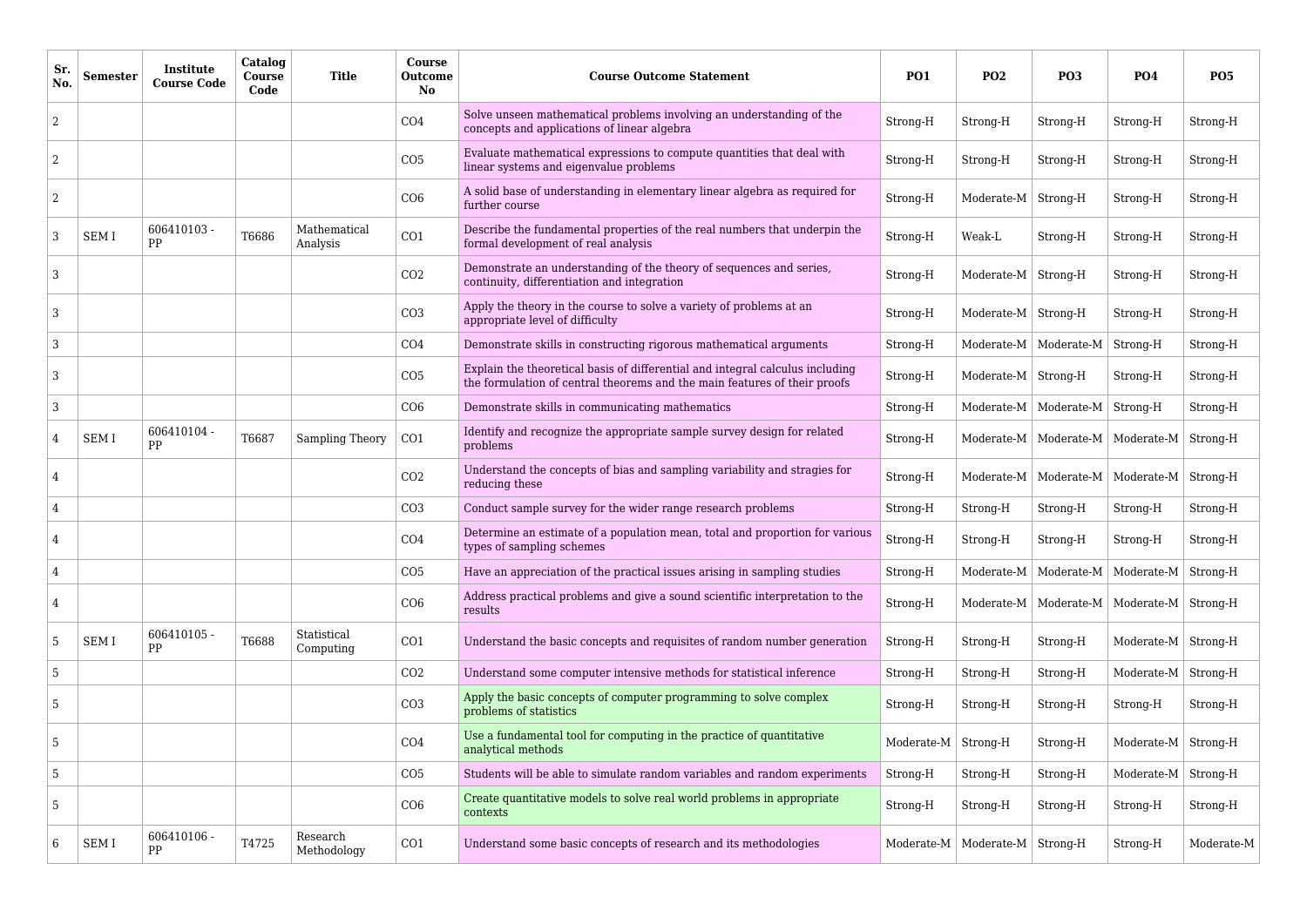| Sr.<br>No. | <b>Semester</b> | Institute<br><b>Course Code</b> | Catalog<br>Course<br>Code | <b>Title</b>                              | Course<br><b>Outcome</b><br><b>No</b> | <b>Course Outcome Statement</b>                                                                                               | <b>PO1</b>                  | <b>PO2</b>                   | <b>PO3</b>                         | <b>PO4</b>              | <b>PO5</b> |
|------------|-----------------|---------------------------------|---------------------------|-------------------------------------------|---------------------------------------|-------------------------------------------------------------------------------------------------------------------------------|-----------------------------|------------------------------|------------------------------------|-------------------------|------------|
| 6          |                 |                                 |                           |                                           | CO <sub>2</sub>                       | Select and define appropriate research problem and parameters                                                                 |                             | Moderate-M   Moderate-M      | Moderate-M $\vert$ Strong-H        |                         | Moderate-M |
| 6          |                 |                                 |                           |                                           | CO <sub>3</sub>                       | Evaluate different scientific research designs and methods                                                                    | Moderate-M $\vert$ Strong-H |                              | Moderate- $M \vert$ Strong-H       |                         | Strong-H   |
| 6          |                 |                                 |                           |                                           | CO <sub>4</sub>                       | Organize and conduct research in a more appropriate manner                                                                    | Strong-H                    | Strong-H                     | Strong-H                           | Strong-H                | Strong-H   |
|            | <b>SEM II</b>   | 0606410201 -<br>PP              | T6695                     | Probability<br>Theory and<br>Applications | CO <sub>1</sub>                       | Understand and use fundamental concepts of probability theory                                                                 | Strong-H                    |                              | Moderate-M   Moderate-M   Strong-H |                         | Strong-H   |
| 7          |                 |                                 |                           |                                           | CO <sub>2</sub>                       | Learn about some convergences that are used in Probability Theory                                                             | Strong-H                    | Moderate-M $ $               | Moderate-M $\vert$ Strong-H        |                         | Strong-H   |
| 7          |                 |                                 |                           |                                           | CO <sub>3</sub>                       | Demonstrate capacity for mathematical reasoning through analyzing, proving<br>and explaining concepts from probability theory | Strong-H                    | Moderate-M $ $               | Strong-H                           | Strong-H                | Strong-H   |
| 7          |                 |                                 |                           |                                           | CO <sub>4</sub>                       | Solve problems using probabilistic methods and ideas                                                                          | Strong-H                    | Moderate- $M \vert$ Strong-H |                                    | Moderate-M              | Strong-H   |
| 7          |                 |                                 |                           |                                           | CO <sub>5</sub>                       | Demonstrate accurate and efficient use of probability theory techniques,<br>including limiting processes                      | Strong-H                    | Moderate-M $ $               | Strong-H                           | Strong-H                | Strong-H   |
| 7          |                 |                                 |                           |                                           | CO6                                   | Deal with situations involving uncertainty and will provide a foundation for<br>understanding statistical applications        | Strong-H                    |                              | Moderate-M   Moderate-M   Strong-H |                         | Strong-H   |
| 8          | <b>SEM II</b>   | 0606410202 -<br>PP              | T6696                     | Linear Models                             | CO1                                   | Develop a deeper understanding of the linear regression model and its<br>limitations                                          | Strong-H                    | Strong-H                     | Strong-H                           | Strong-H                | Strong-H   |
| 8          |                 |                                 |                           |                                           | CO <sub>2</sub>                       | Develop the linear predictive models and their extensions in non-linear<br>models, non-parametric models, generalized models  | Strong-H                    | Strong-H                     | Strong-H                           | Strong-H                | Strong-H   |
| 8          |                 |                                 |                           |                                           | CO <sub>3</sub>                       | Diagnose and apply corrections to some problems with the generalized linear<br>model found in real data                       | Strong-H                    | Strong-H                     | Strong-H                           | Strong-H                | Strong-H   |
| 8          |                 |                                 |                           |                                           | CO <sub>4</sub>                       | Address practical problems and give a sound scientific interpretation to the<br>results                                       | Strong-H                    | Strong-H                     | Strong-H                           | Strong-H                | Strong-H   |
| 8          |                 |                                 |                           |                                           | CO <sub>5</sub>                       | Assess the model using standard criterions                                                                                    | Strong-H                    | Strong-H                     | Strong-H                           | Strong-H                | Strong-H   |
| 8          |                 |                                 |                           |                                           | CO6                                   | Use standard statistical software to develop models and analyze data that<br>arise from different fields                      | Strong-H                    | Strong-H                     | Strong-H                           | Strong-H                | Strong-H   |
| 9          | <b>SEM II</b>   | 0606410203 -<br>PP              | T6697                     | Statistical<br>Inference                  | CO1                                   | Understand the principles of sufficiency and minimal sufficiency                                                              | Strong-H                    | Moderate-M                   | Moderate-M $\vert$ Strong-H        |                         | Strong-H   |
| 9          |                 |                                 |                           |                                           | CO <sub>2</sub>                       | Understand the concept of a family of probability distributions and the<br>exponential family of distributions                | Strong-H                    | Strong-H                     | Strong-H                           | Strong-H                | Strong-H   |
| 9          |                 |                                 |                           |                                           | CO <sub>3</sub>                       | Understand the concepts of accuracy, precision, and efficiency of estimators                                                  | Strong-H                    | Strong-H                     | Strong-H                           | Strong-H                | Strong-H   |
| 9          |                 |                                 |                           |                                           | CO <sub>4</sub>                       | Understand the role of likelihood function in testing of statistical hypotheses                                               | Strong-H                    | Strong-H                     | Strong-H                           | Strong-H                | Strong-H   |
| 9          |                 |                                 |                           |                                           | CO <sub>5</sub>                       | Able to construct estimators having desirable statistical properties                                                          | Strong-H                    | Strong-H                     | Strong-H                           | Strong-H                | Strong-H   |
| 9          |                 |                                 |                           |                                           | CO6                                   | Able to develop the best statistical test for a given statistical hypothesis                                                  | Strong-H                    | Strong-H                     | Strong-H                           | Strong-H                | Strong-H   |
| 10         | <b>SEM II</b>   | 0606410204 -<br>PP              | T6698                     | Stochastic<br>Processes                   | CO1                                   | Understand the concept of Markov dependence in a sequence of random<br>variables                                              | Strong-H                    | Moderate-M $ $               | Strong-H                           | Moderate-M              | Strong-H   |
| 10         |                 |                                 |                           |                                           | CO <sub>2</sub>                       | Understand statistical properties of finite Markov chains                                                                     | Strong-H                    | Moderate-M $ $               |                                    | Moderate-M   Moderate-M | Strong-H   |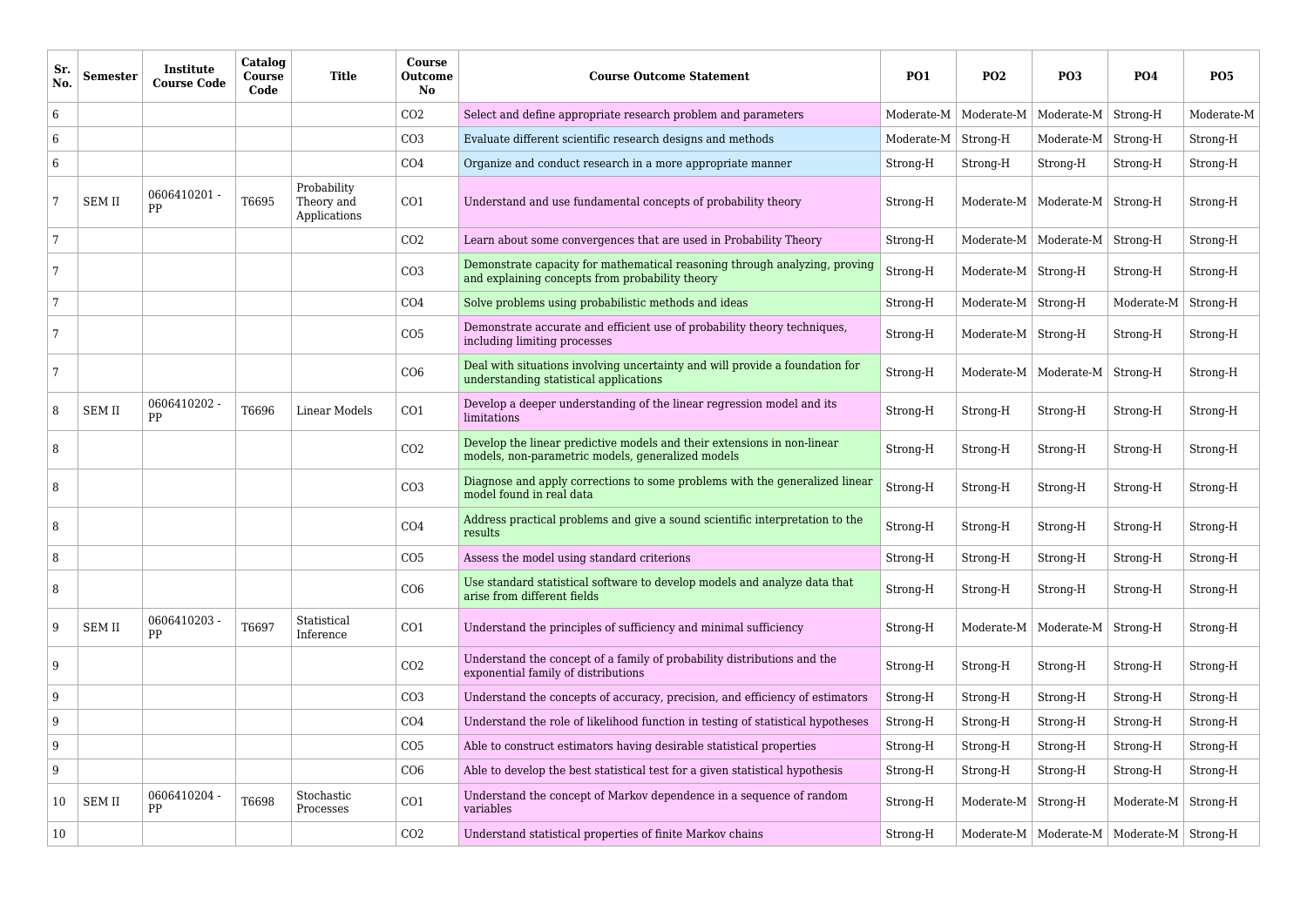| Sr<br>No. | <b>Semester</b> | Institute<br><b>Course Code</b> | Catalog<br>Course<br>Code | <b>Title</b>                   | Course<br><b>Outcome</b><br><b>No</b> | <b>Course Outcome Statement</b>                                                                                                                                      | <b>PO1</b> | <b>PO2</b> | <b>PO3</b>                  | <b>PO4</b>                         | <b>PO5</b> |
|-----------|-----------------|---------------------------------|---------------------------|--------------------------------|---------------------------------------|----------------------------------------------------------------------------------------------------------------------------------------------------------------------|------------|------------|-----------------------------|------------------------------------|------------|
| 10        |                 |                                 |                           |                                | CO <sub>3</sub>                       | Understand different stochastic processes like branching process, birth-and-<br>death process, and Poisson process                                                   | Strong-H   | Moderate-M | Strong-H                    | Strong-H                           | Strong-H   |
| 10        |                 |                                 |                           |                                | CO <sub>4</sub>                       | Understand a renewal process and its asymptotic properties                                                                                                           | Strong-H   | Moderate-M | Moderate-M $\vert$ Strong-H |                                    | Strong-H   |
| 10        |                 |                                 |                           |                                | CO <sub>5</sub>                       | Use a stochastic process to describe and analyze and observed phenomenon<br>statistical inference                                                                    | Strong-H   | Strong-H   | Strong-H                    | Strong-H                           | Strong-H   |
| 10        |                 |                                 |                           |                                | CO6                                   | Formulate simple stochastic process models in the time domain and provide<br>qualitative and quantitative analyses of such models                                    | Strong-H   | Strong-H   | Strong-H                    | Strong-H                           | Moderate-M |
| 11        | <b>SEM II</b>   | 0606410205 -<br>PP              | T6700                     | Design of<br>Experiments       | CO1                                   | Understand the potential practical problems and applications of design of<br>experiments in various fields                                                           | Strong-H   | Moderate-M | Strong-H                    | Strong-H                           | Strong-H   |
| 11        |                 |                                 |                           |                                | CO <sub>2</sub>                       | Build a deeper understanding, and tools for analysis of experiments                                                                                                  | Strong-H   | Moderate-M | Strong-H                    | Strong-H                           | Strong-H   |
| 11        |                 |                                 |                           |                                | CO <sub>3</sub>                       | Describe how the analysis of the data from the experiment should be carried<br>out                                                                                   | Strong-H   | Strong-H   | Strong-H                    | Strong-H                           | Strong-H   |
| 11        |                 |                                 |                           |                                | CO <sub>4</sub>                       | Use a statistical computing package to analyse real-life data                                                                                                        | Strong-H   | Strong-H   | Strong-H                    | Strong-H                           | Strong-H   |
| 11        |                 |                                 |                           |                                | CO <sub>5</sub>                       | Appreciate the advantages and disadvantages of a design for a particular<br>experiments                                                                              | Strong-H   | Strong-H   | Strong-H                    | Strong-H                           | Strong-H   |
| 11        |                 |                                 |                           |                                | CO6                                   | Use software tools to create custom designs based on optimal design<br>methodology for situations where standard designs are not easily applicable                   | Strong-H   | Strong-H   | Strong-H                    | Strong-H                           | Strong-H   |
| 12        | <b>SEM II</b>   | 0606410206 -<br>PP              | T6699                     | Multivariate<br>Statistics - 1 | CO1                                   | Explore and summarize multivariate data using graphical and numerical<br>methods and techniques to uncover hidden information and patterns                           | Strong-H   | Strong-H   |                             | Moderate-M   Moderate-M   Strong-H |            |
| 12        |                 |                                 |                           |                                | CO <sub>2</sub>                       | Describe properties of multivariate distributions                                                                                                                    | Strong-H   | Moderate-M | Moderate-M   Strong-H       |                                    | Strong-H   |
| 12        |                 |                                 |                           |                                | CO <sub>3</sub>                       | Carry out multivariate statistical techniques and methods efficiently and<br>effectively                                                                             | Strong-H   | Strong-H   | Strong-H                    | Strong-H                           | Moderate-M |
| 12        |                 |                                 |                           |                                | CO <sub>4</sub>                       | Develop the best statistical test for the mean vector of the multivariate<br>normal distribution                                                                     | Strong-H   | Strong-H   | Strong-H                    | Strong-H                           | Strong-H   |
| 12        |                 |                                 |                           |                                | CO <sub>5</sub>                       | Able to draw statistical inference on parameters of multivariate normal<br>distribution                                                                              | Strong-H   | Strong-H   | Moderate-M $\vert$ Strong-H |                                    | Moderate-M |
| 13        | <b>SEM III</b>  | 60641301 - PP                   | T6717                     | Optimization<br>Techniques     | CO1                                   | Formulate a range of operations research problems as linear programming<br>problems, and be able to solve them computationally.                                      | Strong-H   | Strong-H   | Strong-H                    | Moderate-M $\vert$ Strong-H        |            |
| 13        |                 |                                 |                           |                                | CO <sub>2</sub>                       | Demonstrate an understanding how the most widely used linear<br>programming algorithms work.                                                                         | Strong-H   | Strong-H   | Strong-H                    | Moderate-M $\vert$ Strong-H        |            |
| 13        |                 |                                 |                           |                                | CO <sub>3</sub>                       | Apply duality theory to prove the optimality of a solution.                                                                                                          | Strong-H   | Strong-H   | Strong-H                    | Strong-H                           | Strong-H   |
| 13        |                 |                                 |                           |                                | CO <sub>4</sub>                       | Interpret the solutions of optimization problems, including analyzing the<br>sensitivity of solutions.                                                               | Strong-H   | Strong-H   | Strong-H                    | Strong-H                           | Strong-H   |
| 13        |                 |                                 |                           |                                | CO <sub>5</sub>                       | Implement several iterative algorithms for solving constrained and<br>unconstrained non-linear optimization problems and understand the<br>mathematics behind these. | Strong-H   | Strong-H   | Strong-H                    | Strong-H                           | Strong-H   |
| 13        |                 |                                 |                           |                                | CO6                                   | Formulate and solve general non-linear programs arising in engineering,<br>data science and other areas.                                                             | Strong-H   | Strong-H   | Strong-H                    | Strong-H                           | Strong-H   |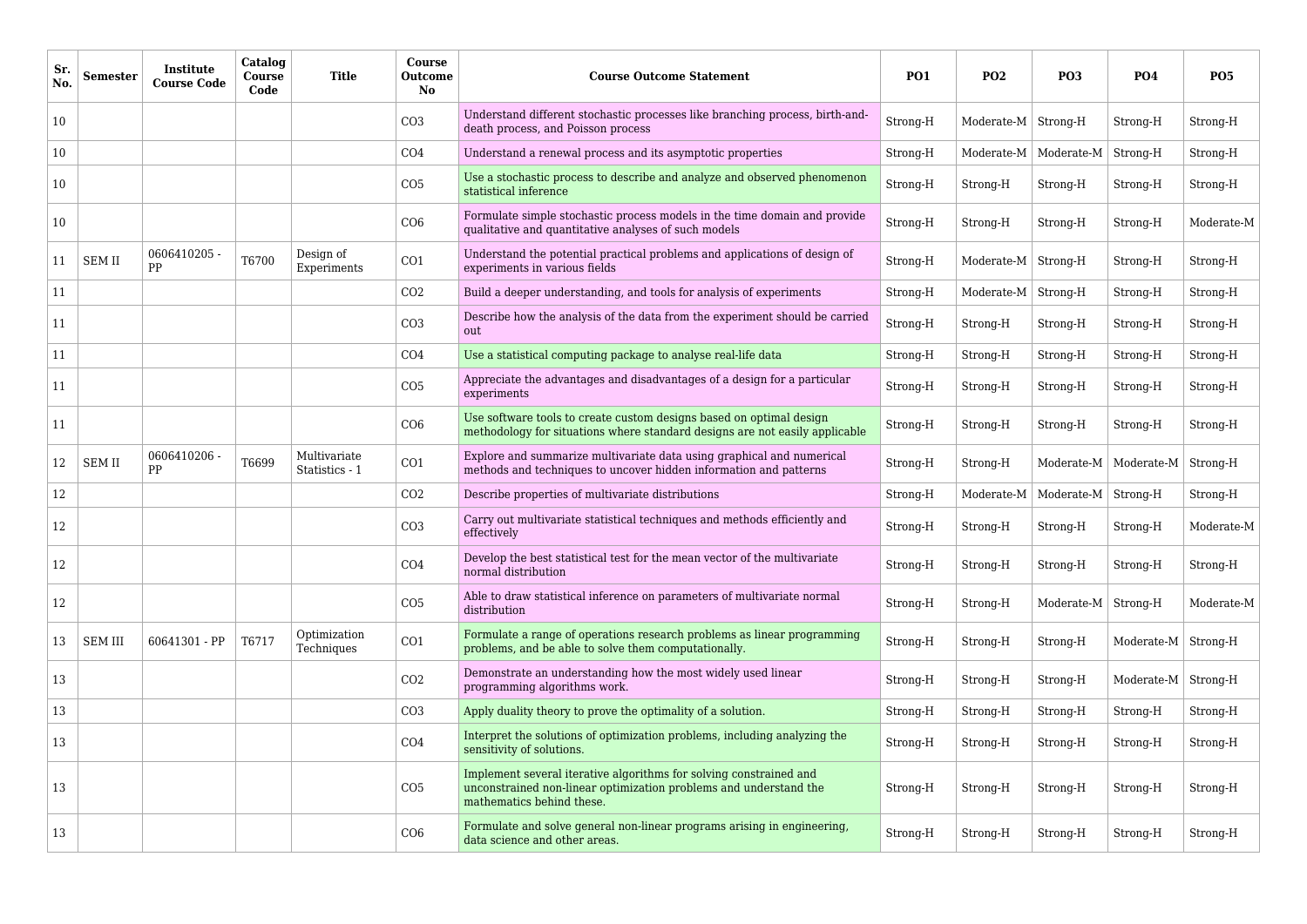| <b>Sr</b><br>No. | <b>Semester</b> | Institute<br><b>Course Code</b> | Catalog<br><b>Course</b><br>Code | <b>Title</b>                                    | Course<br><b>Outcome</b><br><b>No</b> | <b>Course Outcome Statement</b>                                                                                                                                                                 | <b>PO1</b> | <b>PO2</b> | <b>PO3</b>                  | <b>PO4</b>             | <b>PO5</b> |
|------------------|-----------------|---------------------------------|----------------------------------|-------------------------------------------------|---------------------------------------|-------------------------------------------------------------------------------------------------------------------------------------------------------------------------------------------------|------------|------------|-----------------------------|------------------------|------------|
| 14               | <b>SEM III</b>  | 60641302 - PP                   | T6701                            | Multivariate<br>Statistical<br>Analysis-2       | CO1                                   | Comprehend the evolution of Multivariate Analysis and its significances in<br>businesses research                                                                                               | Strong-H   | Strong-H   | Moderate-M   Strong-H       |                        | Strong-H   |
| 14               |                 |                                 |                                  |                                                 | CO <sub>2</sub>                       | Understand the formulation of Multivariate Analysis models encountered in<br>business research                                                                                                  | Strong-H   | Strong-H   | Strong-H                    | Strong-H               | Strong-H   |
| 14               |                 |                                 |                                  |                                                 | CO <sub>3</sub>                       | Implement of Multivariate Analysis models to real data sets                                                                                                                                     | Strong-H   | Strong-H   | Strong-H                    | Strong-H               | Strong-H   |
| 14               |                 |                                 |                                  |                                                 | CO <sub>4</sub>                       | Analyze business problems using the power of well- known multivariate<br>analysis tools and techniques                                                                                          | Strong-H   | Strong-H   | Strong-H                    | Moderate-M             | Strong-H   |
| 14               |                 |                                 |                                  |                                                 | CO <sub>5</sub>                       | Evaluate the applicability of different models from a scientific perspective,<br>and judge what multivariate analysis methods that are suitable to use in<br>different situations               | Strong-H   | Strong-H   | Strong-H                    | Strong-H               | Strong-H   |
| 14               |                 |                                 |                                  |                                                 | CO6                                   | Summarize the most important results from a scientific report on some area<br>in multivariate analysis                                                                                          | Strong-H   | Strong-H   | Strong-H                    | Strong-H               | Moderate-M |
| 15               | <b>SEM III</b>  | 60641303 - PP                   | T6702                            | Computer<br>Intensive<br>Statistical<br>Methods | CO1                                   | Understand the necessity of resampling techniques                                                                                                                                               | Strong-H   | Strong-H   | Strong-H                    | Strong-H               | Strong-H   |
| 15               |                 |                                 |                                  |                                                 | CO <sub>2</sub>                       | Identify the algorithms for intensively computational procedures                                                                                                                                | Strong-H   | Strong-H   | Strong-H                    | Moderate-M             | Strong-H   |
| 15               |                 |                                 |                                  |                                                 | CO <sub>3</sub>                       | Simulate random processes                                                                                                                                                                       | Strong-H   | Strong-H   | Strong-H                    | Strong-H               | Strong-H   |
| 15               |                 |                                 |                                  |                                                 | CO <sub>4</sub>                       | Implement algorithms for numerical optimization and estimation                                                                                                                                  | Strong-H   | Strong-H   | Strong-H                    | Moderate-M             | Strong-H   |
| 15               |                 |                                 |                                  |                                                 | CO <sub>5</sub>                       | Design and conduct appropriate resampling methods to estimate sampling<br>variance for statistical estimates                                                                                    | Strong-H   | Strong-H   | Strong-H                    | Strong-H               | Strong-H   |
| 16               | <b>SEM III</b>  | 60641304 - PP                   | T6703                            | Statistical<br>Learning and<br>Data Mining      | CO1                                   | Recognize the importance of statistical learning, data mining, modeling,<br>simulation & computing, and the role of approximation and mathematical<br>approaches to analyze real world problems | Strong-H   | Strong-H   | Strong-H                    | Strong-H               | Strong-H   |
| 16               |                 |                                 |                                  |                                                 | CO <sub>2</sub>                       | Demonstrate the ability to use skills in Data Mining and its related areas of<br>technology for formulating and tackling Data Mining related problems                                           | Strong-H   | Strong-H   | Strong-H                    | Strong-H               | Strong-H   |
| 16               |                 |                                 |                                  |                                                 | CO <sub>3</sub>                       | Identifying and applying appropriate principles and methodologies to solve a<br>wide range of problems associated with data mining                                                              | Strong-H   | Strong-H   | Strong-H                    | Strong-H               | Strong-H   |
| 16               |                 |                                 |                                  |                                                 | CO <sub>4</sub>                       | Interpret the contribution of data warehousing and data mining to the<br>decision-support level of organizations                                                                                | Strong-H   | Strong-H   | Strong-H                    | Strong-H               | Strong-H   |
| 16               |                 |                                 |                                  |                                                 | CO <sub>5</sub>                       | Recognize and implement various ways of selecting suitable model<br>parameters for different machine learning techniques                                                                        | Strong-H   | Strong-H   | Strong-H                    | Strong-H               | Strong-H   |
| 16               |                 |                                 |                                  |                                                 | CO6                                   | Integrate machine learning libraries and mathematical and statistical tools<br>with modern technologies like Hadoop and MapReduce                                                               | Strong-H   | Strong-H   | Strong-H                    | Strong-H               | Strong-H   |
| 17               | <b>SEM III</b>  | 60641307 - PP                   | T6705                            | Statistical<br>Simulation                       | CO <sub>1</sub>                       | Understand the rationale for statistical simulation and its potential<br>applications                                                                                                           | Strong-H   | Strong-H   | Moderate- $M$ Strong-H      |                        | Strong-H   |
| 17               |                 |                                 |                                  |                                                 | CO <sub>2</sub>                       | Understand the concept of a Markov Chain and its potential applications                                                                                                                         | Strong-H   | Strong-H   | Moderate-M $\vert$ Strong-H |                        | Strong-H   |
| 17               |                 |                                 |                                  |                                                 | CO <sub>3</sub>                       | Understand Monte Carlo methods and their applications mathematical<br>problems                                                                                                                  | Strong-H   | Strong-H   | Strong-H                    | Moderate- $M$ Strong-H |            |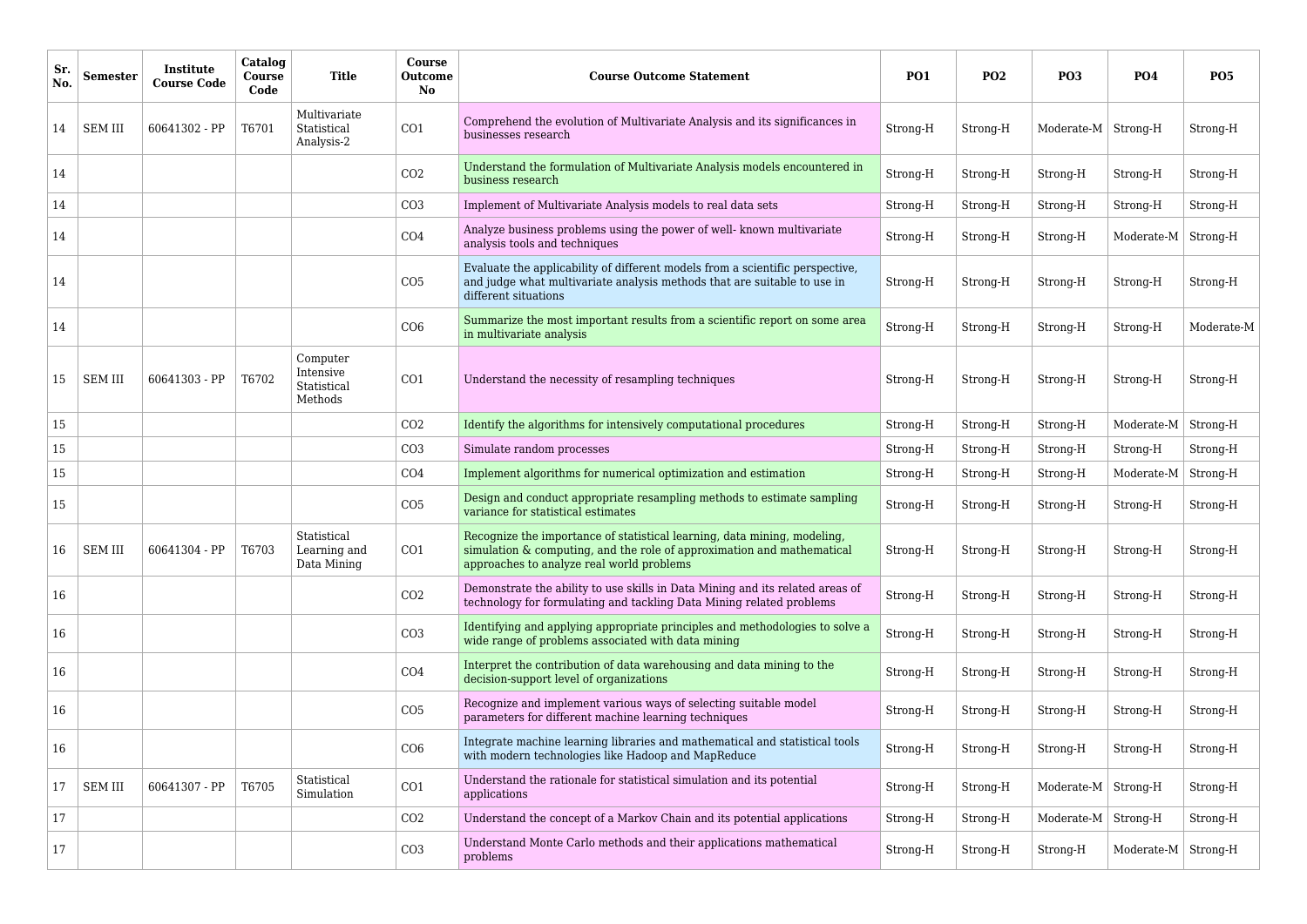| Sr.<br>No. | <b>Semester</b> | Institute<br><b>Course Code</b> | Catalog<br><b>Course</b><br>Code | <b>Title</b>                       | Course<br><b>Outcome</b><br>N <sub>o</sub> | <b>Course Outcome Statement</b>                                                                                                                                                                      | <b>PO1</b> | <b>PO2</b> | <b>PO3</b> | <b>PO4</b>              | <b>PO5</b> |
|------------|-----------------|---------------------------------|----------------------------------|------------------------------------|--------------------------------------------|------------------------------------------------------------------------------------------------------------------------------------------------------------------------------------------------------|------------|------------|------------|-------------------------|------------|
| 17         |                 |                                 |                                  |                                    | CO <sub>4</sub>                            | Use statistical software to perform a simulation study and then report the<br>results in a manner suitable for publication                                                                           | Strong-H   | Strong-H   | Strong-H   | Moderate-M $ $ Strong-H |            |
| 17         |                 |                                 |                                  |                                    | CO <sub>5</sub>                            | Perform of simulation studies for assessing statistical methods                                                                                                                                      | Strong-H   | Strong-H   | Strong-H   | Strong-H                | Strong-H   |
| 17         |                 |                                 |                                  |                                    | CO6                                        | Identify and interpret relevant information in the output of the simulation<br>study                                                                                                                 | Strong-H   | Strong-H   | Strong-H   | Strong-H                | Strong-H   |
| 18         | <b>SEM III</b>  | 60641308 - PP                   | T6725                            | <b>Time Series</b><br>Analysis     | CO <sub>1</sub>                            | Describe and verify mathematical considerations for analyzing time series,<br>including concepts of white noise, stationarity, autocovariance and<br>autocorrelation                                 | Strong-H   | Strong-H   |            | Moderate-M   Moderate-M | Strong-H   |
| 18         |                 |                                 |                                  |                                    | CO <sub>2</sub>                            | Understand the differences between cross-sections and time series                                                                                                                                    | Strong-H   | Strong-H   | Strong-H   | Strong-H                | Strong-H   |
| 18         |                 |                                 |                                  |                                    | CO <sub>3</sub>                            | Apply various techniques for the modeling including parameter estimation                                                                                                                             | Strong-H   | Strong-H   | Moderate-M | Moderate-M              | Strong-H   |
| 18         |                 |                                 |                                  |                                    | CO <sub>4</sub>                            | Use time series models for predicting future observations and/or estimating<br>unobservable components                                                                                               | Strong-H   | Strong-H   | Strong-H   | Strong-H                | Strong-H   |
| 18         |                 |                                 |                                  |                                    | CO <sub>5</sub>                            | Validate assumptions, and residual sequence diagnosis                                                                                                                                                | Strong-H   | Strong-H   | Strong-H   | Strong-H                | Strong-H   |
| 18         |                 |                                 |                                  |                                    | CO6                                        | Address practical problems and give a sound scientific interpretation to the<br>results                                                                                                              | Strong-H   | Strong-H   | Strong-H   | Strong-H                | Strong-H   |
| 19         | <b>SEM III</b>  | 60641309 - PP                   | T0100                            | Research<br>Publication            | CO <sub>1</sub>                            |                                                                                                                                                                                                      |            |            |            |                         |            |
| 19         |                 |                                 |                                  |                                    | CO <sub>2</sub>                            |                                                                                                                                                                                                      |            |            | ٠          |                         |            |
| 19         |                 |                                 |                                  |                                    | CO <sub>3</sub>                            |                                                                                                                                                                                                      |            |            |            |                         |            |
| 19         |                 |                                 |                                  |                                    | CO <sub>4</sub>                            |                                                                                                                                                                                                      |            |            |            |                         |            |
| 19         |                 |                                 |                                  |                                    | CO <sub>5</sub>                            |                                                                                                                                                                                                      |            |            |            |                         |            |
| 19         |                 |                                 |                                  |                                    | CO6                                        |                                                                                                                                                                                                      |            |            |            |                         |            |
| 20         | <b>SEM IV</b>   | 060641401 -<br>PP               | T6721                            | Big Data<br>Analytics              | CO <sub>1</sub>                            | Identify the characteristics of datasets and compare the trivial data and big<br>data for various applications                                                                                       | Strong-H   | Strong-H   | Strong-H   | Strong-H                | Strong-H   |
| 20         |                 |                                 |                                  |                                    | CO <sub>2</sub>                            | Select machine learning techniques and computing environment that are<br>suitable for the applications under consideration                                                                           | Strong-H   | Strong-H   | Strong-H   | Strong-H                | Strong-H   |
| 20         |                 |                                 |                                  |                                    | CO <sub>3</sub>                            | Understand and apply scaling up machine learning techniques and<br>associated computing techniques and technologies                                                                                  | Strong-H   | Strong-H   | Strong-H   | Strong-H                | Strong-H   |
| 20         |                 |                                 |                                  |                                    | CO <sub>4</sub>                            | Solve problems associated with batch learning and online learning, and the<br>big data characteristics such as high dimensionality, dynamically growing<br>data and in particular scalability issues | Strong-H   | Strong-H   | Strong-H   | Strong-H                | Strong-H   |
| 20         |                 |                                 |                                  |                                    | CO <sub>5</sub>                            | Recognize and implement various ways of selecting suitable model<br>parameters for different machine learning techniques                                                                             | Strong-H   | Strong-H   | Strong-H   | Strong-H                | Strong-H   |
| 20         |                 |                                 |                                  |                                    | CO6                                        | Integrate machine learning libraries and mathematical and statistical tools<br>with modern technologies like hadoop and mapreduce                                                                    | Strong-H   | Strong-H   | Strong-H   | Strong-H                | Strong-H   |
| 21         | <b>SEM IV</b>   | 060641402 -<br>PP               | T6706                            | Statistical<br>Machine<br>Learning | CO1                                        | Distinguish between supervised learning and unsupervised learning                                                                                                                                    | Strong-H   | Strong-H   | Strong-H   | Strong-H                | Strong-H   |